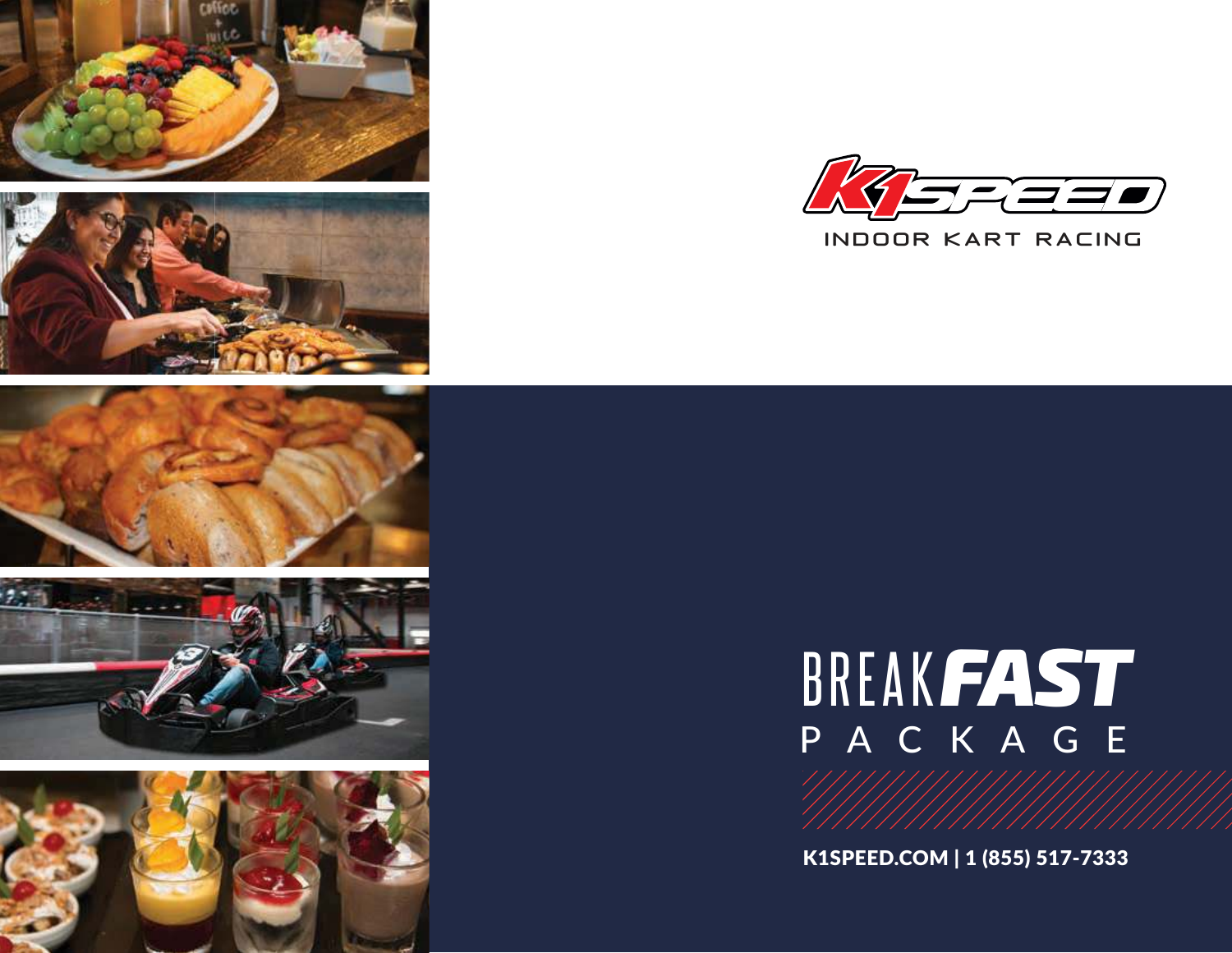

# PACKAGE

## **CALL 1-855-517-7333 T O SPEAK WITH A REAK FAST**<br>
P A C K A G E SALES ASSOCIATE

### *What's Included:*

- Wheel to wheel racing action
- Menu selection from our event catering options
- Free head sock (color of choice)
- Private meeting space
- AV Equipment for 2 hours
- Awards for top 3 finishers
- K1RS racing score sheet
- Podium photo
- Customizable Evite for all attendees
- Dedicated event host(s)

| OPTION Mini Grand Prix, 2-Races            | OPTION |
|--------------------------------------------|--------|
| 12 Lap Qualifying Race - 12 Lap Final Race |        |

#### + *Continental Breakfast*



Assorted Muffins, Danish, Croissants, Fresh Fruit, Coffee, Juice

#### + *Hot & Fresh Breakfast*



Breakfast Burritos w/ eggs, bacon, and sausage (Veggie option available), Mini Scones, Coffee, Juice.

*Mini Grand Prix, 2-Races Grand Prix, 3-Races* 12 Lap Practice - 12 Lap Qualifier 12 Lap Final Race

#### + *Continental Breakfast*

*\$110*

Assorted Muffins, Danish, Croissants, Fresh Fruit, Coffee, Juice

#### + *Hot & Fresh Breakfast*



Breakfast Burritos w/ eggs, bacon, and sausage (Veggie option available), Mini Scones, Coffee, Juice.

K1 Speed event pricing is charged per guest and is available Monday through Friday only, subject to availability. If any portion of your event falls into a higher price tier, the higher rate will be charged. Valid for groups of 15 or more. Applicable taxes and service fees not included. Minimum revenue spend required. Additional restrictions may apply.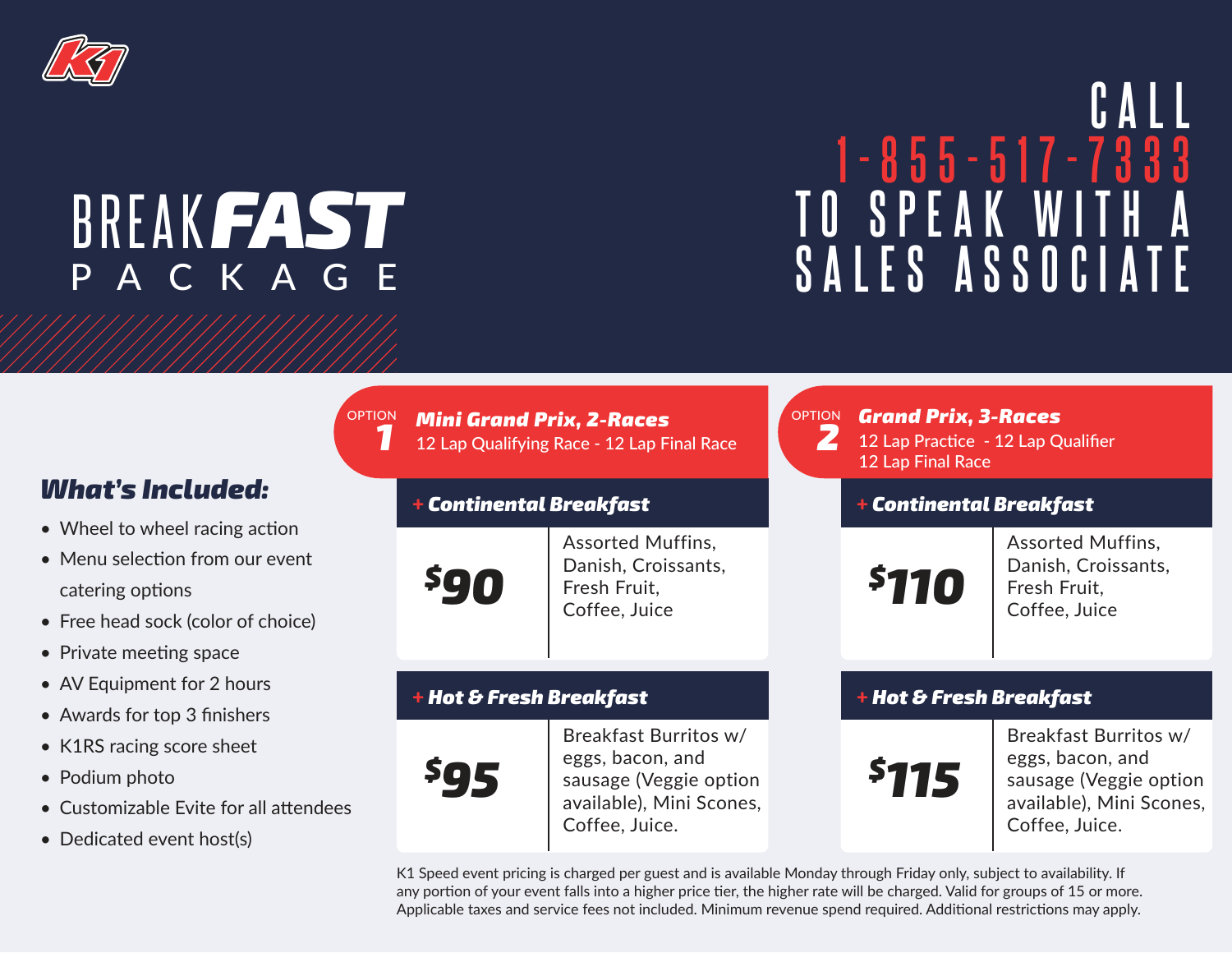

### BREAK*FAST* **CONTINENTAL**

#### *Start Your Engines \$30/\$35*

**Assorted Muffins** Danish **Croissants** Fresh Fruit **Coffee** Juice **Water** 

Plates, napkins, and cutlery provided for all guests

Menu and price varies by location. Prices per guest. Racing additional.

#### K1SPEED.COM | 1 (855) 517-7333



A minimum group size of 15 people is required. Applicable taxes and service charges not included. Additional restrictions may apply. Please note that buffets are portioned per guest and quantities are placed out based on the number of guests contracted. Buffet portions are finite and will not be replenished. Additional charges will apply if more food is requested and is subject to availability. Menu options only at select venues. \*Notice: consuming raw or undercooked meats, poultry, seafood, shellfish, or eggs may increase your risk of foodborne illness, especially if you have certain medical conditions. Products containing tree nuts and peanuts are stored in this kitchen and may have come in contact with other food items. Please inform your Sales Associate if a person in your party has a food allergy.